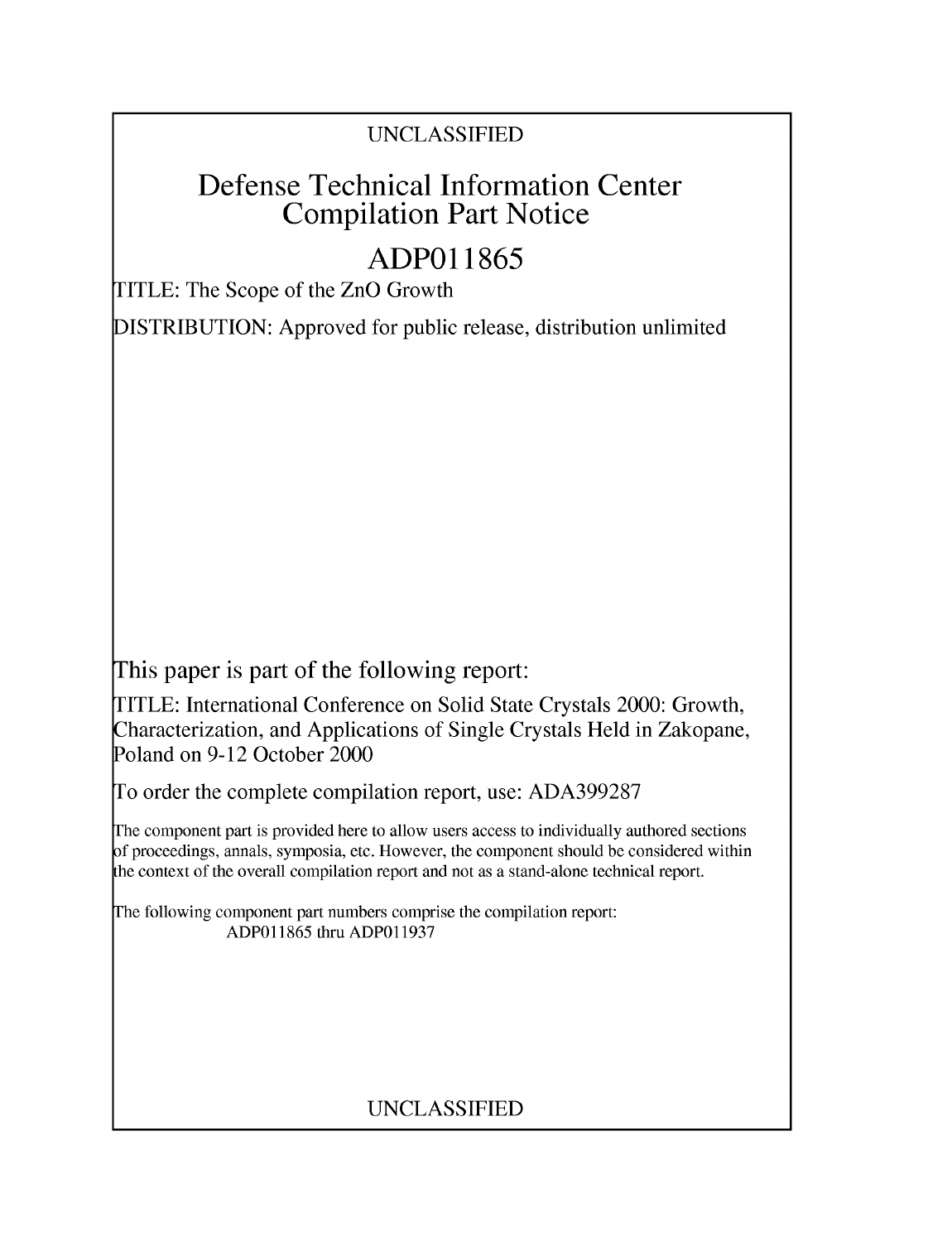Invited Paper

# The scope of the ZnO growth

## Robert Triboulet\*,

# CNRS, Laboratoire de Physique des Solides et de Cristallogenèse, 1, Place Aristide Briand, F 92195 Meudon Cedex, France

## ABSTRACT

The main ZnO physical properties are reviewed and some of them compared to those of GaN. As a result of these attractive properties, the various applications it could be thought of for ZnO are summarized. A critical review is then proposed of the different techniques used for the growth of bulk ZnO crystals and of ZnO epitaxial films. The results are discussed from the assessment of their structural and electrical properties. The key issue of p-type doping is finally discussed in the light of the most recent results.

Keywords **:** ZnO physical properties, ZnO applications, ZnO bulk growth, ZnO epitaxial growth, ZnO doping

## 1. **INTRODUCTION**

ZnO can be considered as an 'old' semiconductor. It has been studied and used for a long time in a wide range of applications such as piezoelectric transducers, optical waveguides, acoustooptic media, conductive gas sensors, transparent conductive electrodes, varistors. It is now reactivated and becomes again topical for applications related not only to its optoelectronic possibilities in the UV range but also to its piezoelectric properties to develop SAW filters to be integrated in future analog circuits for portable electronic for which there is a strong need.

It is worth knowing that ZnO occupies already an enviable place in the industrial market. Tens of thousands tons of ZnO powder are industrially produced each year! They are used in the rubber industry as vulcanisation activator (-36 **%),** in the industry of ceramics as a flux (-26 **%),** in the chemical industry (desulphuration of gases, fabrication of stearates, phosphates..etc) (-20 **%),** as trace elements in the animal food (-12 **%),** in the paints (-3 %; *50* % in 1961!). The last -3 % are used for different applications, in electronics (ferrites, varistors), ends of matches, pharmaceutic industry (fungicidal properties of ZnO for skin-problems, trace elements ..etc.).

ZnO powder is produced from the combustion of vapours coming from the distillation of metallic zinc, according to the so-called French process, or dry process. Using vapours coming from fractionated distillation, extra-pure oxide powders are produced, as illustrated from the chemical analysis data of two kinds of powder produced by two different companies:

Quality 'pharmacy B', produced by Union Minière : Pb<20 ppm, Cd<10 ppm, Fe<5 ppm, Cu<1 ppm.

**-** Quality 'colloidal', produced by Silar SA : Pb<20 ppm, Cd<30 ppm, Fe<5 ppm, Cu<2 ppm, Mn<2 ppm.

The grain size can change according to the variety considered.

After summing up the main physical properties of ZnO, which is now attracting tremendous interest, the recent growth aspects of the compound, not only for making bulk crystals, but also epitaxial layers, will be addressed and critically reviewed. The doping issue will be also discussed in the light of the most recent results.

## 2. ZnO PHYSICAL PROPERTIES

If the field of wide band gap semiconductors has been clearly dominated by the nitride compounds during the last five years, the recent first International Workshop on ZnO (Dayton October 7-8 1999) and the Ninth International Conference on II-VI Compounds (Kyoto November 1-5 1999) have shown that the trend of the ten coming years could turn in favor of the semiconductor oxides because of their attractive physical properties.

\*Further author information  $-$ 

RtT. : Email : triboulet@cnrs-bellevue.fr; Telephone: (33-1) 45 07 50 88; Fax: (33-1) 45 07 58 41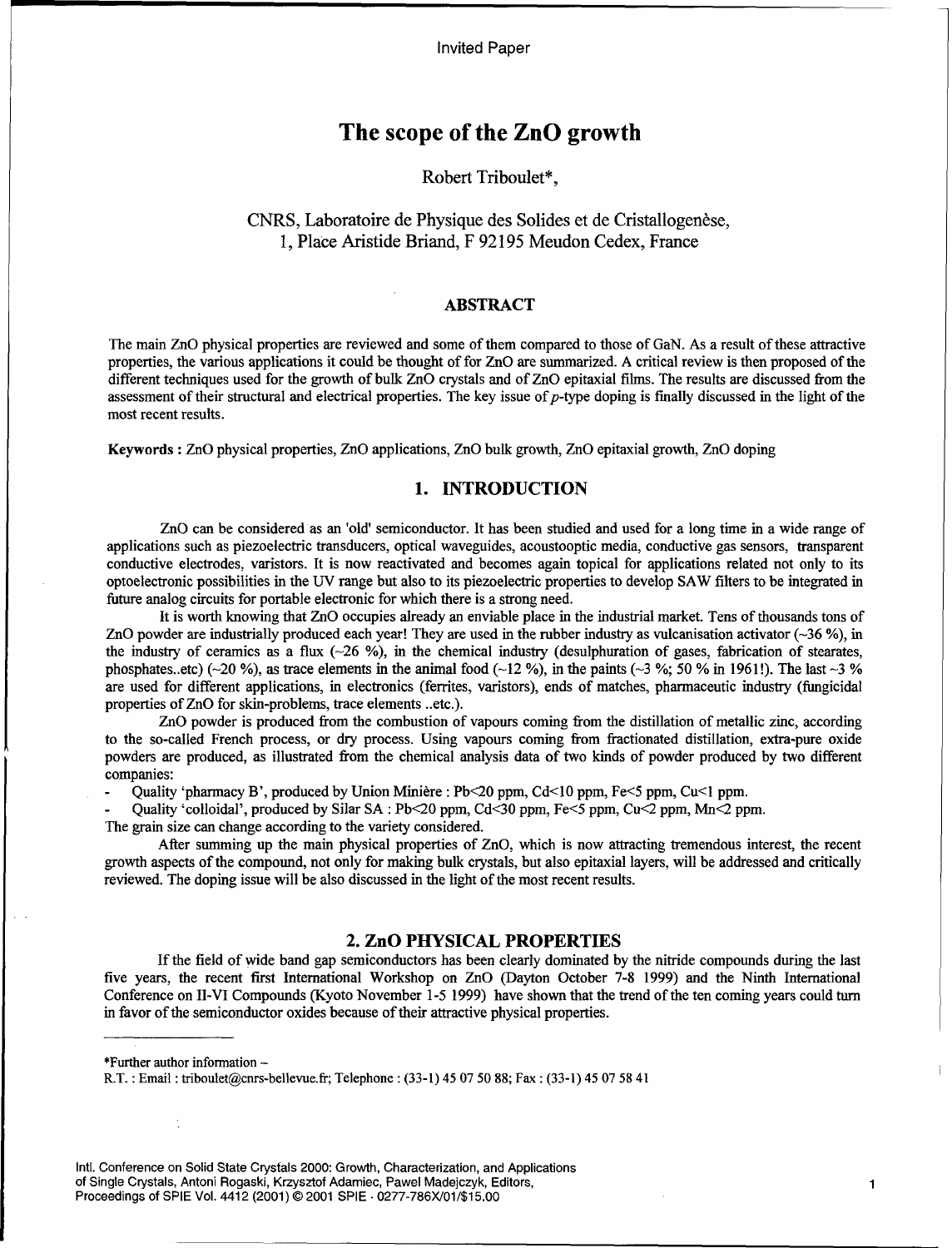In most of the applications aimed at by the nitrides, the oxides demonstrate fundamental advantages.

- ZnO has a band gap of 3.37 eV **@** RT
- It presents a unique combination of piezoelectric ( $e_{33} = 1.2$  C/m<sup>2</sup>, among the highest values of all semiconductors) conducting, thermal (thermal conductivity of 0.54 Wcm<sup>-1</sup>K<sup>-1</sup>, to compare with 0.5, for example, for GaAs) and optical properties
- It has the largest exciton binding energy of all II-VI and III-V semiconductors, 60 meV, allowing excitonic stimulated emission up to 550 K, as already demonstrated<sup>1</sup>
- •" P-type conductivity, which remains a problematical issue for GaN, has been now reported for ZnO, as will be shown further, and paves the way to realization of junctions.
- Unlike GaN, high quality substrates are now produced by a variety of techniques, sublimation (40 mm diameter, by Eagle Picher), hydrothermal growth, vertical Bridgman under pressure, chemical vapor transport. This means that the ZnO homoepitaxy is now possible. As a result, layers of improved physical properties ought to be obtained, and the cleavage issue for making lasers, particularly difficult for GaN layers deposited on sapphire, should be made easier
- The ternary system CdO-ZnO-MgO covers a larger band gap range than nitrides with a smaller variation of the lattice parameter [3.24 to 3.26 Å from ZnCdO (2.8 eV) to ZnMgO (4 eV)]
- The ZnO drift mobility saturates at higher fields and at higher values than the GaN ones which is attractive for high frequency devices<sup>2</sup>
- $\blacktriangleright$  ZnO is more radiation resistant (up to 2 MeV,  $1.2 \times 10^{17}$  electrons/cm<sup>-2</sup>) than GaN
- ZnO UV detectors show very low dark current; their spectral response showing a maximum at the optimum wavelength of 350nm
- •- ZnO shows a strong two-photon absorption with high damage thresholds, which is very attractive for optical power limiting devices
- •- ZnO has a large shear modulus. The shear modulus has been identified to be a key material signature expressing the stability of the crystal<sup>3</sup>. The shear modulus of ZnO has been recently calculated by Vérié<sup>4</sup> and found to be  $\sim$ 45.5 Gpa. By comparison, the shear modulus of ZnSe has been estimated to be 18.35, 32.60 for GaAs, 51.37 for Si.
- •" ZnO has finally the same crystallographic structure as GaN, with a lattice mismatch **<** 1.8%, and can then act as alternative substrate for GaN.

#### Beside GaN,

- ZnO is more radiation hard
- shows higher drift mobilities at higher electric fields
- has a higher exciton binding energy
- could be easier to convert to  $p$ -type, at higher concentrations
- its homoepitaxy is possible
- its film growth deposition temperatures are smaller  $(-400 °C)$
- it is easier to cleave
- the CdO-ZnO-MgO system shows great potentialities, covering an energy range going from 2.8 eV to 4 eV with a weak variation of the lattice parameter
- ince is more abundant, less expansive than gallium, and no toxic

Owing to these attractive assets, many applications can be thought of for ZnO. In addition to now classical applications (piezoelectric transducers, optical waveguides, acoustooptic media, conductive gas sensors, transparent conductive electrodes) the future perspectives of ZnO are hetero- and homo-epitaxial *p/n* junctions; LED's and lasers in blue and UV region; UV detectors for solar blind applications; high field electron devices; high power, high temperature electronics ; future wireless communication systems at frequencies beyond 5 GHz ; variable optoelectronic grating; optical power limiting devices for high peak power pulses ; large diameter high quality substrates for GaN. It could furthermore be thought of also as an efficient scintillator.

Furthermore, a ferromagnetic phase transition, induced by a gas of electrons and holes, is expected from a theoretical work<sup>5</sup> in the ZnMnO alloys at a Curie temperature higher than room temperature. This could lead to new physics and to the realization of devices based on the control of the spin state (spin electronics or spintronics) like quantum computers.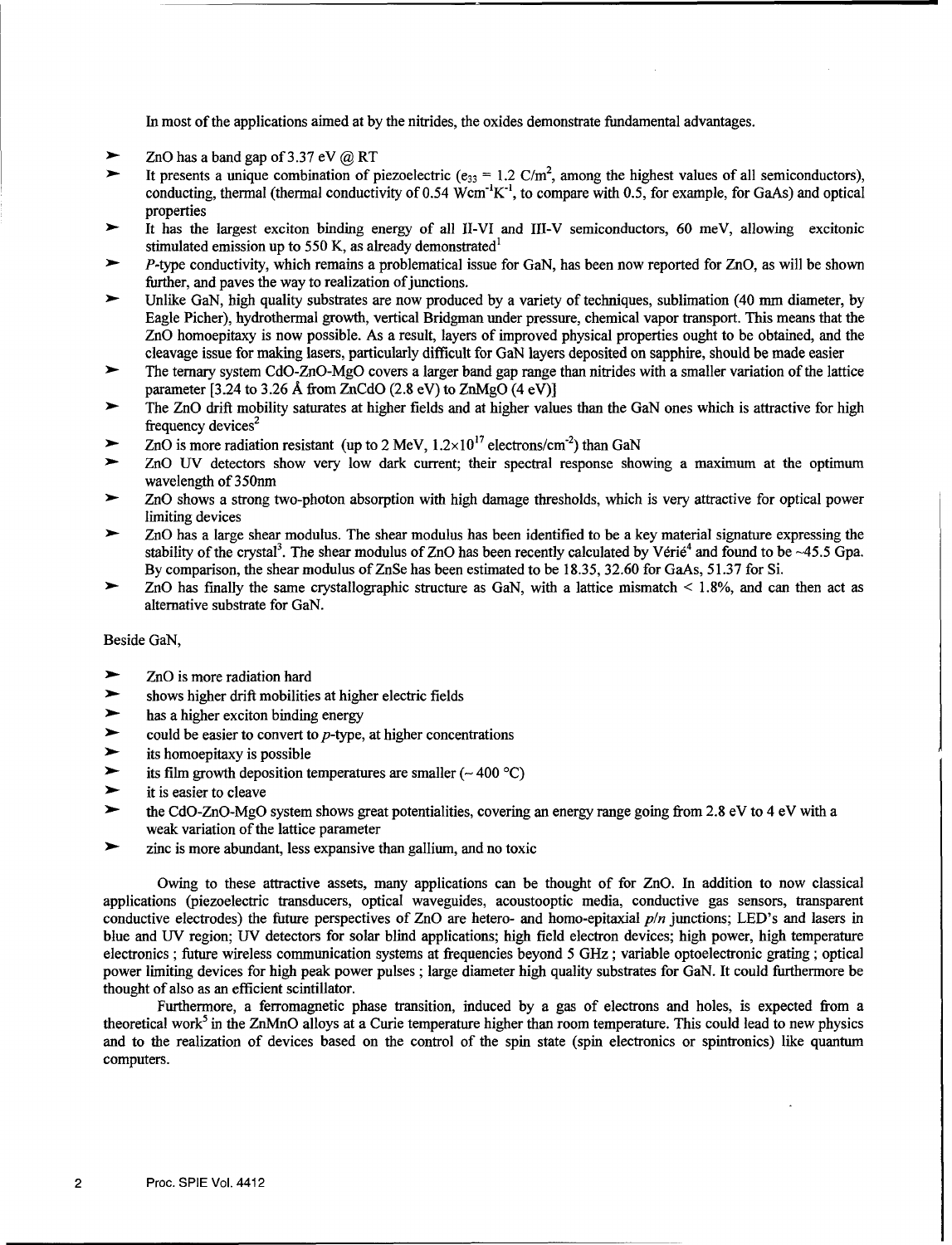# **3.** ZnO BULK GROWTH

Roughly four techniques are presently used to grow bulk ZnO crystals.

- In spite of its very high melting point of  $\sim$  1900 °C and of its high reactivity with any surrounding material but platinum, cm-sized ZnO crystals with rocking-curve FWHM of  $\sim$ 125 arcsec have been grown from the melt by the Bridgman method using Cermet's melt growth apparatus with water-cooled crucible under high oxygen pressure (50  $atm$ <sup>6</sup>. The perspective is to reach 2 inch diameter substrates.
- The hydrothermal method has been shown suitable for the growth of large ZnO crystals from (OH)<sup>-</sup> solutions at temperatures  $\leq 500^{\circ}$ C under high pressure (15 to 50 MPa) with a temperature difference  $\Delta T \sim 3$  - 40K and a growth rate in the range 0.05-0.3 mm/day<sup>7-10</sup>. More recently, high quality ZnO crystals, as demonstrated by X-ray rocking curves in the 40 arcsec range and sharp PL peaks, have been grown hydrothermally at 355 °C with a  $\Delta T$  of 10°C from NaOH/KOH solutions as the solvent, pressures of 18,000 to 22,000 psi (maximum pressure 1500 atm)<sup>11</sup>. The crystals present a dislocation density **<** 500 cm"2 , a X-ray double diffraction FWHM **-130** arcsec and carrier mobilities ~175 cm<sup>2</sup>/Vs @ RT. The O and Zn surfaces of (0001) planes have been found to behave differently. GaN layers deposited at 750 **'C** on such substrates show DDX FWHM of 735 arcsec. Using a KOH/LiOH solvent, ZnO bulk single crystals about 10 mm in dimension have been grown at temperatures less than 400 °C at pressures ranging from 830 to 1110  $MPa^{12}$ .

The advantages of the hydrothermal technique are a low growth temperature, a  $\Delta T$  close to 0 at liquid/solid interface, an 'easily scalable' technique, the reduction of most of the impurities from source (except Li, incorporated in the crystals at 1-20 ppm). The disadvantages are the presence of intermediate products, the slow growth rates  $(-10 \text{ miles})$ per day), the inert liner needed, the occasional incorporation of OH and H20, the lithium incorporation. The goal is an increase in the crystal size as well.

**)-** Large diameter (2-inch diameter) boules have been recently reported to be grown at Eagle Picher at 1000-1200 **'C** by seeded physical vapor transport (SPVT) in a nearly closed horizontal tube using H<sub>2</sub> as a carrier gas and a smal<br>amount of water to maintain the proper stoichiometry<sup>13</sup>. The crystals are seeded at full diameter; the sourc distance is of about 3 inches ; the stoichiometry is controlled from the presence of a residual water pressure ; the growth rates are of about 40  $\mu$ m per hour. The present diameter of the crystals is 40 mm; the etch pit (dislocation) density is of about  $10^4$  cm<sup>-2</sup>; the X-ray double diffraction rocking curve FWHM is of about 40 arcsec, with some scattering indicating the presence of residual strains. GDMS analysis reveals the purest material ever done by Eagle Picher. The crystals are of n-type with  $n \sim 8 \times 10^{16}$  cm<sup>-3</sup> and  $\mu \sim 150$ -350 cm<sup>2</sup>/Vs @ RT. The homoepitaxial growth of ZnO on such substrates has been achieved on <0001> Zn faces chemo-mechanically polished. The future goal is now the growth of 3 inch diameter substrates.

Furthermore, residual water, present in  $H_2$  or Ar, has been shown to act as a sublimation activator of the vapor phase transport of  $ZnO<sup>14</sup>$ .

**31-** Smaller crystals have been obtained by chemical vapour transport (CVT) in closed tubes using such chemical transport agents as HCl, Cl<sub>2</sub>, NH<sub>3</sub>, NH<sub>4</sub>Cl, HgCl<sub>2</sub>, H<sub>2</sub>, Br<sub>2</sub>, ZnCl<sub>2</sub> at source temperatures ranging from 800 to 1150°C and  $\Delta T$  from 20 to 200°C<sup>15-19</sup>. Centimeter-size single crystals with rocking curve FWHM ~ 28 arc.sec have been recently obtained using C as a new transporting chemical agent<sup>20</sup>.

Crystals of small size have been grown as well in open tube systems, either by oxidation of  $ZnI_2^{21}$ , ZnS,  $ZnSe^{22}$ , ZnBr<sub>2</sub><sup>23</sup> and Zn<sup>24-26</sup> or by hydrolysis of ZnF<sub>2</sub><sup>27</sup>, ZnCl<sub>2</sub><sup>28,29</sup>, ZnI<sub>2</sub><sup>30</sup>. The oxidation or hydrolysis character of the reaction can depend on the temperature range used for a same source. The temperature of the growth region ranges generally in such experiments from 900 to 1350'C.

Such solvents as PbF<sub>2</sub><sup>31</sup> and V<sub>2</sub>O<sub>5</sub>/P<sub>2</sub>O<sub>5</sub> mixtures<sup>32</sup> have been used for the flux growth of ZnO crystals. Using PbF<sub>2</sub> as the solvent in sealed Pt crucibles, ZnO crystals have been grown by THM $^{33}$ . PbCl<sub>2</sub> has been found to be a very good solvent of  $ZnO$  as well, but showing also a great reactivity with any surrounding material but platinum<sup>34</sup>. The same authors have found the Zn-In alloys to be good solvents of ZnO without reactivity with silica.

### 4. ZnO EPITAXIAL FILM GROWTH

ZnO thin polycrystalline films dedicated to the 'traditional' applications of ZnO, as specified above, are classically deposited by such techniques as sputtering, chemical vapor deposition, chemical spraying, electron cyclotron resonance plasma sputtering, sol-gel deposition, ion-beam assisted deposition, pulsed laser deposition etc.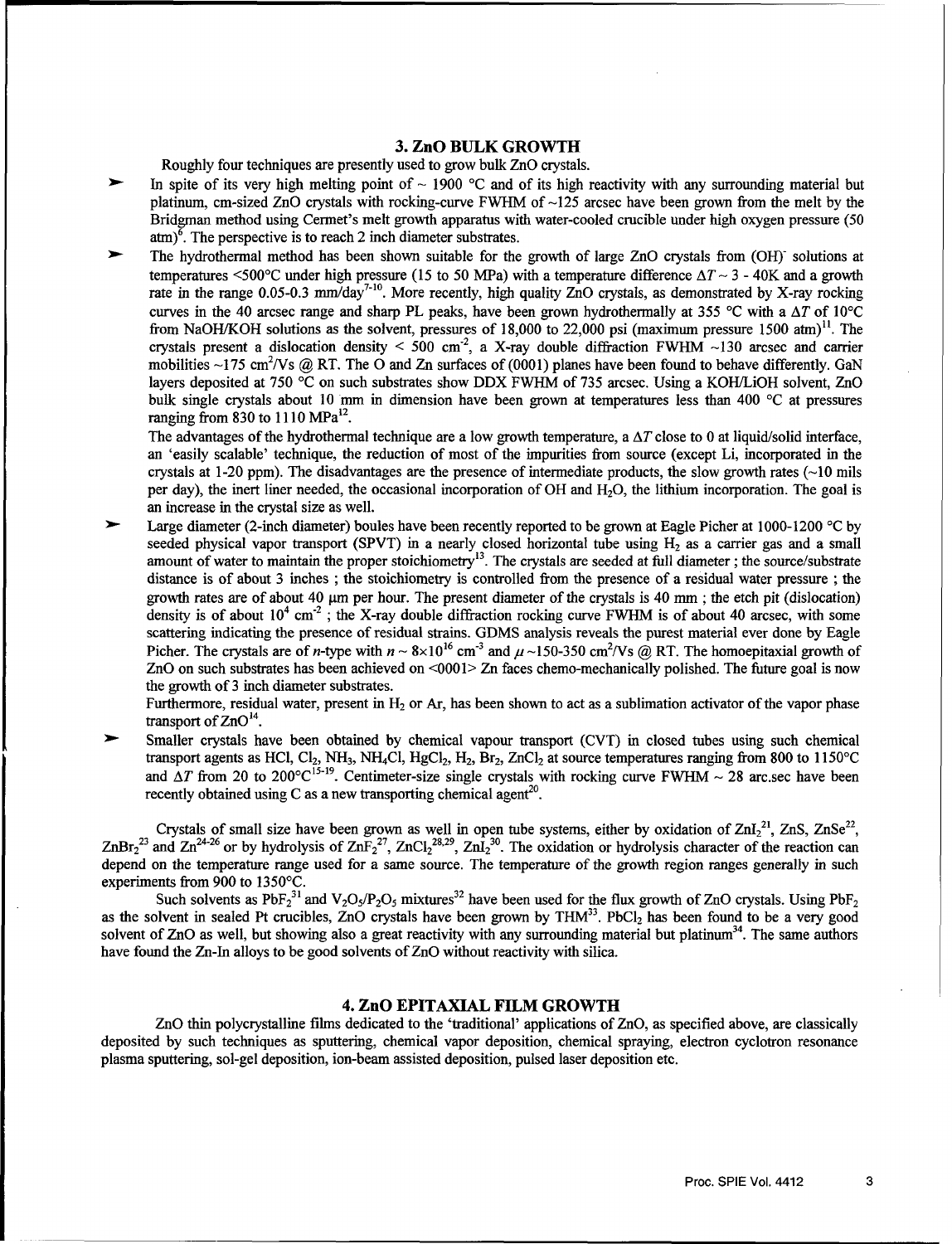More recently homoepitaxial and heteroepitaxial ZnO films dedicated to the 'new' ZnO applications for optoelectronic devices have been grown by four techniques **:**

- Classical ZnO sputtering has been achieved on (0001) sapphire substrates<sup>35</sup>. A (0002) rocking-curve FWHM as low as 250 arcsec has been measured, but more generally of about 400 arcsec. The roughness was < lmm (the best 0.1 nm). The resistivity ranged from 3 to  $10^5 \Omega$ cm depending on the growth and cooling conditions. Under low pressure (3-150 mTorr) sputtering, rocking-curve FWHM  $\leq$ 1080 arcsec<sup>36</sup> has been measured on sapphire substrates. Epitaxial ZnO films have been grown on Si( 111) substrates by rf magnetron sputtering using a GaN buffer layer deposited by the same technique<sup>37</sup>. The films show a crack-free morphology. RF magnetron sputtering has been used as well for the deposition of epitaxial ZnO films on diamond (111) planes at 260  $\rm{°C}^{38}$  (smallest X-ray rocking-curve FWHM of 972 arcsec measured on the ZnO (0002) peak) and on LiNbO<sub>3</sub>(0001)<sup>39</sup> substrates at 550 °C (rocking-curve FWHM for the ZnO (0002) reflection -1650 arcsec). The same kind of result was obtained on non-cristalline substrates (alumina and silica) using a two-step method in which a thin ZnO buffer layer was first deposited by magnetron sputtering, the epitaxial films being then deposited by CVD technique<sup>40</sup>.
- ZnO, ZnMgO and ZnO/GaN films have been grown on sapphire substrates by pulsed laser deposition by Vispute et al.<sup>41,42</sup>. The substrate temperature was 750 °C for ZnO/sapphire and 500-750 °C for ZnO/GaN/sapphire under an O<sub>2</sub> pressure of  $10^{-5}$ -10<sup>-4</sup> Torr. The measured EPDs and rocking-curve FWHM were respectively  $10^{10}$ /cm<sup>2</sup> and  $\sim 612$ arcsec on ZnO/sapphire and  $10^{8}$ /cm<sup>2</sup> and 180 arcsec on ZnO/GaN. Epitaxial ZnO thin films showing a FWHM rocking-curve **-** 600 arcsec have been grown on sapphire substrates using ultra-violet pulsed laser deposition at temperatures higher than 400  $^{\circ}$ C by Cracium et al.<sup>43</sup>.
- MOCVD, generally on sapphire substrates, is carried out with separate inlets of the precursors to avoid pre-reactions, with DEZn for Zn and  $O_2^{44,45}$ ,  $O_2$ , N<sub>2</sub>O or H<sub>2</sub>O<sup>46</sup> (with or without plasma),  $CO_2^{47,48}$  (with a plasma) or alcoho (butanol<sup>49,50</sup>) as oxidizers, and Ar, He or N<sub>2</sub> as the carrier gas, in the temperature range 350-650 °C
	- $\blacktriangleright$  either in a horizontal reactor<sup>49,50</sup>
	- $\triangleright$  or in a vertical rotating disk reactor operated at low pressure with high speed rotation of the wafer carrier, with separated introduction of the precursors<sup>44-46</sup>, sometimes through a multi-nozzle shower<sup>46</sup>. The possibility of obtaining both conductivity types, n and p, has been demonstrated using N<sub>2</sub>O, NH<sub>3</sub> and N<sub>2</sub> (with and without plasma activation) for N doping<sup>46</sup>.

A very few significant characteristics of the MOCVD grown ZnO layers are given. Only a value of 1500 arcsec has been reported for the FWHM of the (0002) diffraction peak<sup>48</sup>. No electrical properties are reported for these MOCVD grown ZnO layers...

MBE has been achieved by several groups for the growth of ZnO layers and related ternary alloys with Cd, Mg and Mn, according to two main variants **:**

- Either laser-MBE (pulsed laser deposition, PLD, in ultra-high vacuum) on ScAlMgO<sub>4</sub> substrates<sup>51</sup> or on sapphire for  $ZnO^{52}$  and  $ZnO/Mg_xZn_{1-x}O$  quantum structures<sup>53</sup>
- Or by plasma-assisted MBE<sup>54-61</sup>, with variants like radical source MBE<sup>62</sup> (RS-MBE), electron cyclotron resonance assisted MBE<sup>63</sup> (ECR-assisted MBE), depending on the plasma cell used. ZnO films have been generally grown on sapphire substrates, using such buffer layers as  $MgO^{54,58}$ , GaN<sup>55</sup>, or ZnS<sup>56</sup> and on Si<sup>62</sup>. Such heterostructures like  $Mg_{0.2}Zn_{0.8}O/ZnO/Mg_{0.2}Zn_{0.8}O$  and  $ZnO/ZnCdO/ZnO$  on sapphire (0001) ScAlMgO<sub>4</sub> (0001) (SCAM) and ZnO/GaN substrates have been also grown<sup>64</sup>. The growth temperature lies in the range 275-600 **'C.**

More details than in the MOCVD case are given concerning the structural and electronic properties of the layers. The following rocking-curve FWHM have been reported : 216  $\arcsec^{57}$ , 378  $\arcsec^{51}$ , 576  $\arcsec^{60}$ , 1080  $\arsec^{59}$ , 2016 arcsec<sup>63</sup> for ZnO directly deposited on Al<sub>2</sub>O<sub>3</sub>, but 39 arcsec<sup>51</sup> for ZnO(0002) on SCAM, and 13 arsec<sup>58</sup> using a MgC buffer layer on sapphire. The layers grown without doping are always of n-type, with a carrier concentration closely related to their crystallographic perfection : electron concentration of  $1.87 \times 10^{18}$  cm<sup>-3</sup> associated with a mobility of 10 cm<sup>2</sup>/Vs for ZnO layers grown on Si<sup>61</sup>, but  $n = 10^{15}$  cm<sup>3</sup>,  $\mu \sim 100$  cm<sup>2</sup>/Vs for ZnO layers deposited on SCAM<sup>51</sup> and n  $= 2.1 \times 10^{16}$  cm<sup>-3</sup>,  $\mu \sim 98$  cm<sup>2</sup>/Vs for ZnO layers deposited on MgO/Al<sub>2</sub>O<sub>3</sub><sup>58</sup>.

Using Radical beam epitaxy (RBE), *n*-type, *p*-type ( $p = 4 \times 10^{14}$  cm<sup>-3</sup>,  $\mu \sim 23$  cm<sup>2</sup>/Vs) or semi-insulating ZnO films have been produced at temperatures within 150-950 °C by bombardment of singlet  $O(\sqrt[4]{\cdot})$  radicals extracted from an oxygen plasma, using a magnetic filter, on substrates of any  $Zn$  chalcogenide ( $ZnTe$ ,  $ZnSe$ ,  $ZnS$ ,  $ZnO$ )<sup>65</sup>. No information about their structural properties.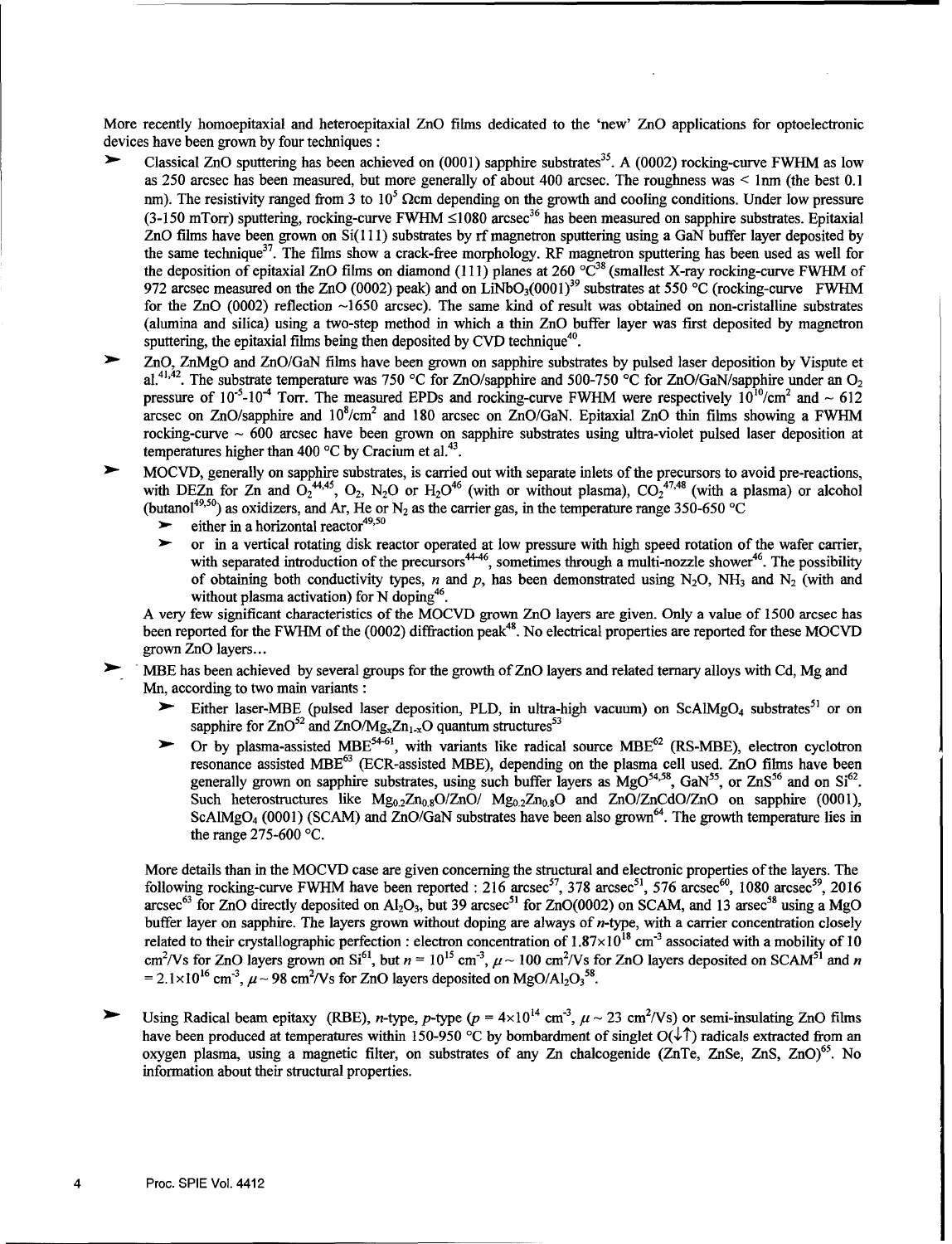#### **5. DOPING**

Whatever the growth method used, ZnO bulk crystals and films exhibit almost always strong *n*-type conductivity, with *n* lying generally in between  $10^{17}$  and  $10^{19}$  cm<sup>-3</sup>. It has been long assumed that the dominant donor was a native defect. From a recent first-principle investigation<sup>66</sup>, it has been demonstrated that none of the dominant native defects, zinc and oxygen vacancies and  $Z_{10}$  antisites, has characteristics consistent with a high-concentration shallow donor. Furthermore,  $V_{\Omega}$ has been identified from electron paramagnetic resonance studies as a deep donor<sup>67</sup>. Hydrogen or a complex native defecthydrogen has been suggested to be responsible for the strong donor behavior<sup>66</sup>. We have analyzed by SIMS the residual concentration of hydrogen in ZnO bulk crystals grown by CVT using carbon as the chemical transport agent. Neither hydrogen nor residual carbon were found in these crystals which showed an electron concentration @ RT of  $\sim 2 \times 10^{18}$  cm<sup>-3</sup>. The assignment of the residual native shallow donor in ZnO to  $Zn_i$ , as proposed by Look et al.<sup>68</sup>, remains the best hypothesis

The key issue for the  $ZnO$  and related alloys development remains  $p$ -type doping.

Minegishi et al.<sup>69</sup> reported for the first time the growth by chemical vapor deposition of p-type films realized by the simultaneous addition of NH<sub>3</sub> in the carrier hydrogen and excess Zn in the ZnO powder source. The RT hole concentration reached  $1.5 \times 10^{16}$  cm<sup>-3</sup>, with  $\mu \sim 12$  cm<sup>2</sup>/Vs. But the resistivity remained too high (generally ~100 Ωcm) for making devices such as LEDs, and the results were poorly reproducible.

Later on, p-type electrical conduction has been achieved, according to a theoretical prediction<sup>70</sup>, by Ga and N codoping of  $ZnO$  layers grown by pulsed laser deposition<sup>71</sup>. One sample only is reported to show an acceptor concentration of  $4\times10^{19}$  cm<sup>-3</sup>, with a very poor mobility of  $7\times10^{-2}$  cm<sup>2</sup>/Vs. The authors stress the fact that the p-type behavior seems to be very small and sensitive to experimental parameters.

A ZnO diode has been fabricated by using a laser-annealing doping technique to form a p-type ZnO layer on a ntype ZnO substrate<sup>72</sup>. A Zn-phosphide compound, used as a phosphorous source, was deposited on the ZnO wafer and subjected to excimer-laser pulses. But the authors indicate that an attempt to prove the *p*-type nature of the P-doped layer by Hall measurements was not successful. It has to be stressed that a highly damaged layer is generally found on surfaces as a result of laser annealing.

In a recent communication, hole carrier concentrations of  $10^{18}$ - $10^{21}$  cm<sup>-3</sup>, associated with mobilities of 0.1-50 cm<sup>2</sup>/Vs and resistivities of 10-10<sup>-5</sup> Ωcm have been reported in ZnO layers grown by pulsed layer deposition on GaAs substrates<sup>73</sup>. The As atoms out-diffusing from the substrates into the ZnO layers were considered as the dopant elements. Their concentration were found to be in the range of upper  $10^{17}$  to upper  $10^{21}$  atoms/cm<sup>3</sup> from SIMS measurements. No diodes have been so far fabricated from such layers. Furthermore, the electrical characteristics are said to "may have large uncertainties because contributions from the interference layers between the ZnO film and the GaAs substrate are not understood very well at this moment". In similar heterostructures, but with a ZnSe layer instead of ZnO on GaAs substrates, a highly p-type conductivity has been reported in the past<sup>74</sup>. Raman spectroscopy measurements gave evidence of the presence of a p-type carrier gas with p ranging from  $10^{18}$  to  $10^{20}$  cm<sup>-3</sup>, which appeared as confined at the interface of  $ZnSe/GaAs<sup>75-77</sup>$ .

#### **6. CONCLUSIONS**

ZnO presents very attractive physical properties which have been reviewed and for some of them compared to those of GaN. As a result of these properties, the various applications which could be thought of for ZnO have been summarized. A critical review is then proposed of the different techniques used for the growth of bulk ZnO crystals and of ZnO epitaxial films. The results are discussed from the assessment of the structural and electrical properties of the crystals and films. Among the numerous communications related to the ZnO epitaxial growth, a very few of them report on layers of structural and electronic properties suitable for optoelectronic devices. P-type doping, discussed in the light of the most recent results, remains the key issue for the optoelectronic development of ZnO.

#### **REFERENCES**

- **1.** D.M. Bagnall, Y.F. Chen, Z. Zhu, T. Yao, M.Y. Shen and T. Goto, "High temperature excitonic stimulated emission from ZnO epitaxial layers", Appl. *Phys. Lett.* 73, pp. 1038-1040, 1998.
- 2. J.D. Albrecht, P.P. Ruden, S. Limpijumnong, W.R.L. Lambrecht and K.F. Brennan, "High field electron transport properties of bulk ZnO", *J. Appl. Phys.* **86,** pp. 6864-6867, 1999.
- 3. C.V6rid, "Covalency engineering through alloying with beryllium chalcogenides in wide band-gap II-VI crystals", *J. Electron. Mater.* 27, 6, pp. 782-787, 1998.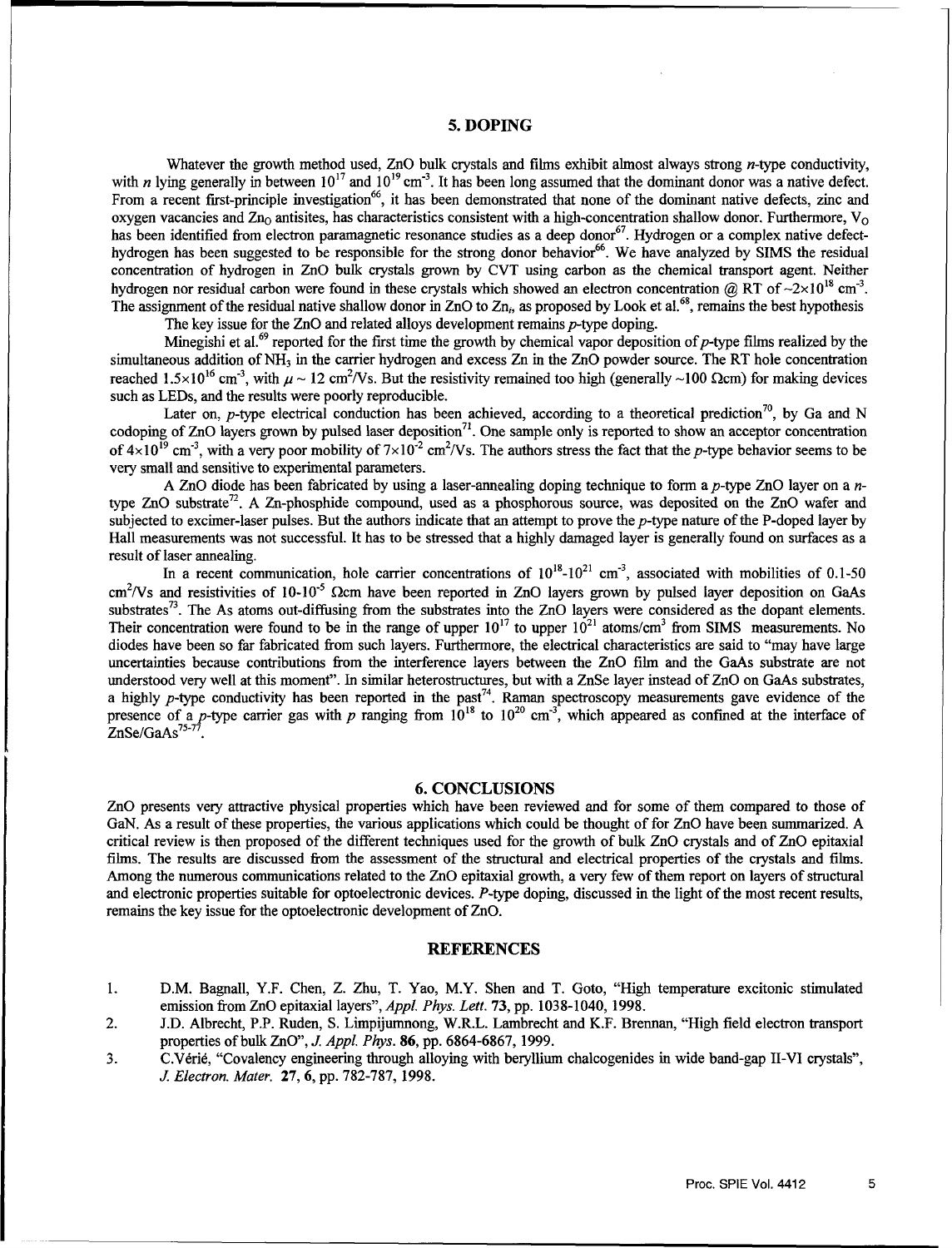- 4. C. Vérié, personal communication.<br>5. T. Dietl. H. Ohno. F. Matsukura. J
- *5.* T. Dietl, H.Ohno, F. Matsukura, J. Cibert and D. Ferrand, "Zener Model Description of Ferromagnetism in Zinc-Blende Magnetic Semiconductors", *Science* 287, pp 10 19-1022, 2000.
- 6. G. Agarwal, J.E. Nause and D.N. Hill, "A new approach to growth of bulk ZnO crystals for wide bandgap applications", *Mat. Res. Soc. Symp. Proc.* 512, pp. 41-46, 1998.
- 7. R.A. Laudise and A. Ballman, "Hydrothermal Synthesis of Zinc Oxide and Zinc Sulfide" *J. Phys. Chem.* 64, pp. 688-691, 1960.
- 8. E.D Kolb and R.A. Laudise, "Hydrothermally Grown ZnO Crystals of Low and Intermediate resistivity", *J. Am. Ceram. Soc.49,* pp. 302-305, 1966.
- 9. R.A. Laudise, E.D. Kolb and A.J. Caporaso, "Hydrothermal Growth of Large Sound Crystals of Zinc Oxide", *J. Am. Ceram. Soc.* 47, pp. 9-12, 1964.
- 10. E.F. Venger, A.V. Melnichuk, L.Yu. Melnichuk and Yu.A. Pasechnik, "Anisotropy of the ZnO Single Crystal Reflectivity in the Region of Residual Rays", *phys. stat. sol.* (b) 188, pp. 823-831, 1995.
- 11. M. Suscavage, M. Harris, D. Bliss, P. Yip, S-Q. Wang, D. Schwall, L. Bouthillette, J. Bailey, M. Callahan, D.C. Look, D.C. Reynolds, R.L. Jones, and C.W. Litton, 1999 *Mat. Res. Soc. Symp. Proc.* 537 to be published
- 12. T. Sekiguchi, S. Miyashita, K. Obara, T. Shishido and N. Sakagami, "Hydrothermal growth of ZnO single crystals and their optical characterization", *J. crystal Growth* 214/215, pp. 72-76, 2000.
- 13. D.C. Look, D.C. Reynolds, J.R. Sizelove, R.L. Jones, C.W. Litton, G. Cantwell and W.C. Harsch, "Electrical properties of bulk ZnO", *Solid State Comm.* 105, pp. 399- 401, 1998.
- 14. J-M. Ntep, M. Barbé, G. Cohen-Solal, F. Bailly, A. Lusson, and R. Triboulet, "ZnO growth by chemically assisted sublimation", **.J** *Crystal Growth* 184/185, pp. 1026-1030, 1998.
- 15. M. Shiloh and J. Gutman, "Growth of ZnO single crystals by chemical vapour transport", J *Crystal Growth* **11,** pp 105-109, 1971.
- 16. W. Piekarczyk, S. Gazda and T. Niemyski, "The growth of zinc oxide crystals by chemical transport method", J. *Crystal Growth* 12, pp. 272-276, 1972.
- 17. K. Matsumoto, K. Konemura. and G. Shimaoka, "Crystal growth of ZnO by vapor transport in a closed tube using Zn and ZnCl<sub>2</sub> as transport agents", *J. Crystal Growth* 71, pp. 99-103, 1985.
- 18. K. Matsumoto and G. Shimaoka, "Crystal growth of ZnO by chemical transport", *J. Crystal Growth* 86, pp 410- 414, 1988.
- 19. K. Matsumoto and K. Noda, "Crystal growth of ZnO by chemical transport using HgCl<sub>2</sub> as a transport agent", *J. Crystal Growth* 102, pp. 137-140, 1990.
- 20. J-M. Ntep,, S. Said Hassani, A. Lusson, A. Tromson-Carli, D. Ballutaud, G. Didier and R. Triboulet, "ZnO growth by chemical vapour transport", J. *Crystal Growth,* 207, pp. 30-34, 1999.
- 21. M. Hirose and I. Kubo, "Growth of ZnO Single Crystals by Oxidation of ZnI2", *Jpn. J. Appl. Phys.* 8, pp. 402, 1969.
- 22. Y.S. Park and D.C. Reynolds, "Growth of ZnO Single Crystals", *J. Appl. Phys.* 38, pp. 56-760, 1967.
- 23. M. Hirose, Y. Furuya and I. Kubo, "Growth of ZnO Single crystal from ZnBr2", *Jpn. J. Appl. Phys.* 9, pp. 726-727, 1970.
- 24. E. Scharowsky, "Optical and electrical properties of ZnO single crystals with excess zinc", *Z. Phys.* 135, pp. 318- 330, 1953.
- 25. K.F. Nielsen, "Growth of ZnO single crystals by the vapor phase reaction method", **J.** *Crystal Growth* 3/4, pp. 141- 145, 1968.
- 26. K.J. Fischer, "Vapor phase growth of ZnO crystals in an open tube flow system", *J. Crystal Growth* 34, pp. 139- 144, 1976.
- 27. I. Kubo, "Crystal Growth of Zinc-oxide by Chemical Reaction of Zinc-fluoride with Air", *J. Phys. Soc. Jap.* **16,** pp. 2358-2359, 1961.
- 28. T. Takahasi, A. Ebina and A. Kamigawa, "Vapor Reaction Growth of ZnO Single Crystal", *Jpn. J Appl. Phys.* 5, pp 560-561, 1966.
- 29. E.A. Weaver, "Vapor phase growth of ZnO single crystals", *J. Crystal Growth* **1,** pp. 320-322, 1967.
- 30. M. Hirose and Y. Furuya, "Growth Mechanism of ZnO by Oxidation of Znr 2", *Jpn. J. Appl. Phys.* 9, pp 423-424, 1970.
- 31. K.F. Nielsen and E.F. Dearborn, "The growth of large single crystals of zinc oxide", *J. Phys. Chem.* 64, pp 1762- 1763, 1960.
- 32. B.M. Wanklyn, "The growth of ZnO crystals from phosphate and vanadate fluxes", **J.** *Crystal Growth* 7, pp. 107- 108, 1970.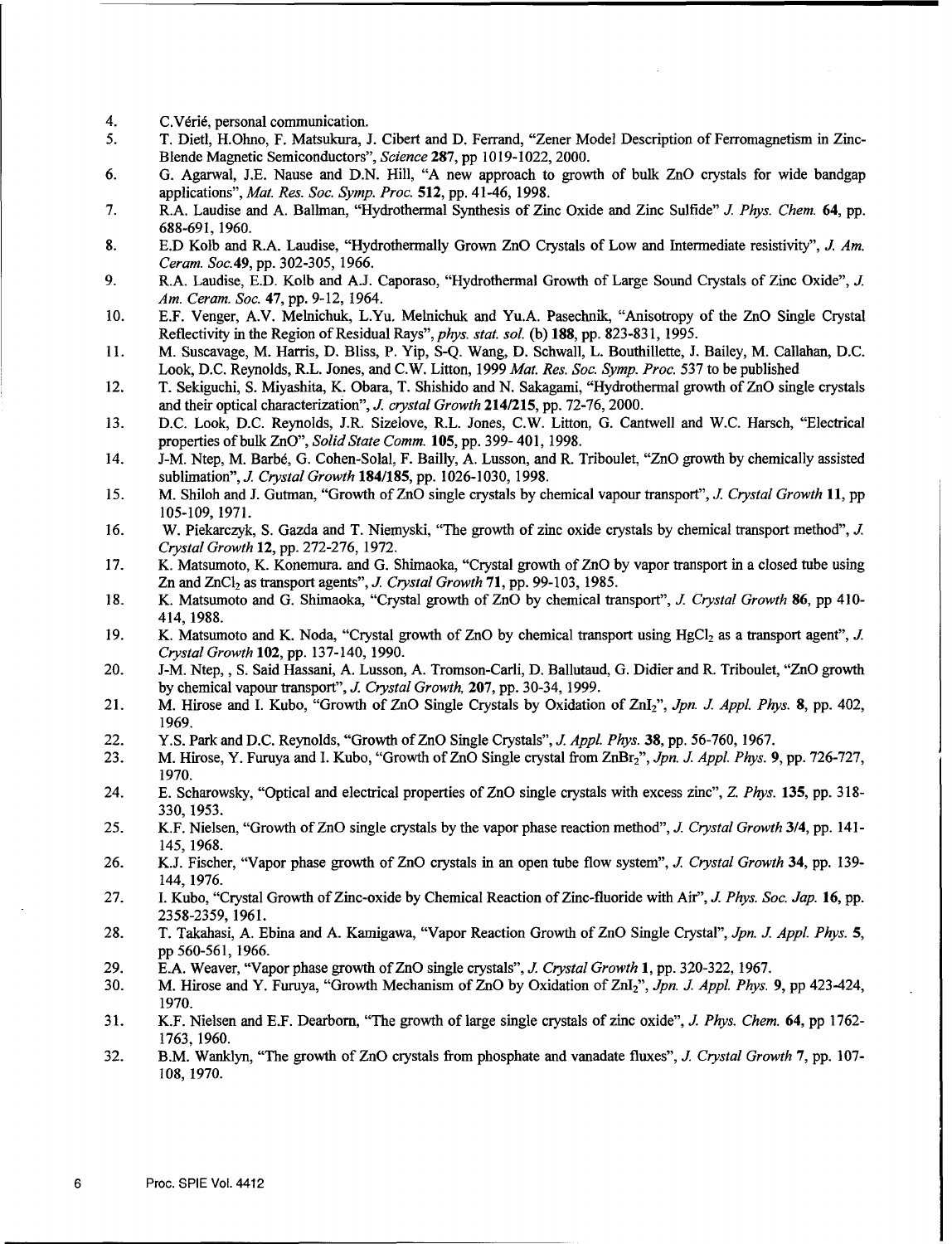- 33. G.A. Wolf and H.E. LaBelle Jr., "Growth of ZnO single crystals by a traveling solvent zone technique", *J. Am. Ceram. Soc.,* 48,8, pp. 441-442, 1965.
- 34. J-M. Ntep, E. Dichi, B. Legendre, G. Didier and R. Triboulet, Mater. Lett. *to be published*
- 35. A.J. Drehman, L.O. Bouthillette, P.W. Yip, S-Q. Wang, K. Vaccaro, S.M. Spaziani and C.L. Woods, oral communication in the International Workshop on ZnO, Dayton, USA October 7-8 1999.
- 36. **S.** Zhu, C-H Su, S.L. Lehoczky, M.A. George and P. McCarty, oral communication in the International Workshop on ZnO, Dayton, USA October 7-8 1999.
- 37. H.K. Kim, A. Nahhas, E. Kim and B. Lee, oral communication in the International Workshop on ZnO, Dayton, USA October 7-8 1999.
- 38. A. Hachigo, H. Nakahata, K. Higaki, S. Fujii and S.-I. Shikata, "Heteroepitaxial growth of ZnO films on diamond (111) plane by magnetron sputtering", *Appl. Phys. Lett.,* 65, pp. 2556-2558, 1994.
- 39. K. Matsubara, P. Fons, A. Yamada, M. Watanabe and S. Niki, "Epitaxial growth of ZnO thin films on LiNbO3 substrates", *Thin Solid Films,* 347, pp. 23 8-240, 1999.
- 40. B.M. Ataev, I.K. Kamilov, A.M. Bagamadova, V.V. Mamedov, A.K. Omaev, M.Kh. Rabadanov, "Epitaxial ZnO films on non-crystalline substrates", *Mater. Sci. Engin.* **B68,** pp. 56-58, 1999.
- 41. R.D. Vispute, V. Talyansky, Z. Trajanovic, S. Choopun, M. Downes, P. Sharma, T. Venkatesan, M.C. Woods, R.T. Lareau, K.A. Jones and A.A. Iliadis, "High quality crystalline ZnO buffer layers on sapphire (001) by pulsed laser deposition for 111-V nitrides", *Appl. Phys. Lett.* 70, pp. 2735-2737, 1997.
- 42. R.D. Vispute, V. Talansky, S. Choopun, R.P. Sharma, T. Venkatesan, M. He, X. Tang, J.B. Halpern, M.G. Spencer, Y.X. Li, L.G. Salamanca-Riba, A.A. Iliadis and K.A. Jones, "Heteroepitaxy of ZnO on GaN and its implications for fabrication of hydrid optoelectronic devices", *Appl. Phys. Lett.* 73, pp. 348-350, 1998.
- 43. V. Cracium, R.K. Singh, J. Perriere, J. Spear and D. Cracium, 'Epitaxial ZnO Films Grown on Sapphire (001) by Ultraviolet-Assisted Pulsed Laser Deposition', *Journ. Electrochem. Soc.* 147, pp. 1077-1079, 2000.
- 44. **S.** Liang, C.R. Gorla, N. Emanetoglu, Y. Liu, W.E. Mayo and Y. Lu, "Epitaxial Growth of(11-20) ZnO on (01-12) A120 3 by Metalorganic Chemical Vapor Deposition", *J. Electron. Mater.* 27,11, pp. L72-L76, 1998.
- 45. C.R. Gorla, N.W. Emanetoglu, S. Liang, W.E. Mayo and Y. Lu, "Structural, optical, and surface acoustic wave properties of epitaxial ZnO films grown on (01-12) sapphire by metalorganic chemical vapor deposition", *J. Appl. Phys.* 85, 5, pp. 2595-2602, 1999.
- 46. G.S. Tompa, L.G. Provost, C. Zhang and N. Glumac, "Rotating Disk Reactor-Low Pressure Metal Organic Chemical Vapor Deposition (MOCVD) Production of ZnO and Related Films", oral communication in the International Workshop on ZnO, Dayton, USA October 7-8 1999.
- 47. T. Sekiguchi, K. Haga and K. Inaba, "ZnO films grown under the oxygen-rich condition", *J. crystal Growth* 214/215, pp. 68-71, 2000.
- 48. K. Haga, M. Kamidaira, T. Sekiguchi and H. Watanabe, "ZnO thin films prepared by remote plasma-enhanced CVD method", *J. crystal Growth* 214/215, pp. 77-80, 2000.
- 49. C. Thiandoume, V. Sallet, R. Triboulet and **0.** Gorochov, to be published
- 50. B. Hahn, G. Heindel, E. Pschorr-Schoberer, W. Gebhardt, "MOCVD layer growth of ZnO using DMZn and tertiary butanol", *Semicond. Sci. Technol.* **13, 7,** pp. 788 - 791, 1998.
- *51.* K. Tamura, A. Ohtomo, K. Saikusa, Y. Osaka, T. Makino, Y. Segawa, M. Sumiya, S. Fuke, H. Koinuma and M. Kawasaki, "Epitaxial growth of ZnO films on lattice-matched ScAlMgO4 (0001) substrates", *J. Crystal Growth* 214/215, pp. 59-62, 2000.
- 52. M. Kawasaki, A. Ohtomo, H. Koinuma, Y. Sakurai, Y. Yoshida, Z.K. Tang, P. Yu, G.K.L. Wang and Y. Segawa, "Ultraviolet Excitonic Laser Action at Room Temperature in ZnO Nanocrystalline Epitaxial Films", *Mater. Sci. Forum* 264-268, pp. 1459-1462, 1998.
- 53. A. Ohtomo and M. Kawasaki, "ZnO/Mg<sub>x</sub>Zn<sub>1-x</sub>O Quantum Structures", oral communication in the International Workshop on ZnO, Dayton, USA October 7-8 1999.
- 54. Y. Chen, H.-J. Ko, S.-K. Hong, T. Yao and Y. Segawa, "Two-dimensional growth of ZnO films on sapphire (0001) with buffer layers", *J. crystal Growth* 214/215, pp. 87-91, 2000.
- 55. S.-K. Hong, H.-J. Ko, Y. Chen, T. Hanada and T. Yao, "Evolution of initial layers of plasma-assisted MBE grown ZnO on (000 1)GaN/sapphire", **J.** *crystal Growth* 214/215, pp. 81-86, 2000.
- 56. A.B.M. A. Ashrafi, A. Ueta, A. Avramescu, H. Kumano, I. Suemune, Y.-W. Ok and T.-Y. Seong, "Growth and characterization of hypothetical zinc-blende ZnO films on GaAs (001) substrates with ZnS buffer layer", *Appl. Phys. Lett.* 76,5, pp. 550-552, 2000.